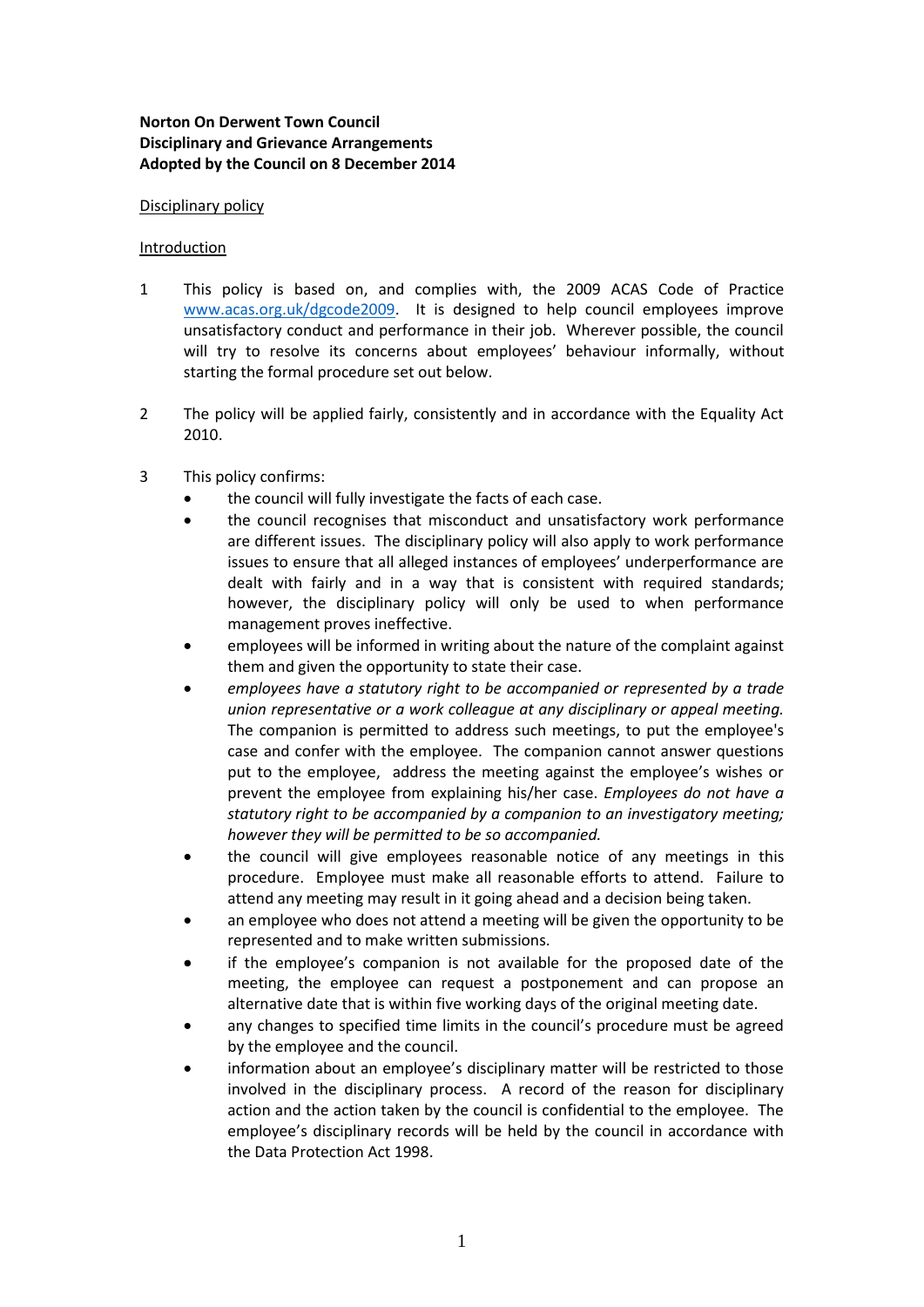- recordings of the proceedings at any stage of the disciplinary procedure are prohibited, unless agreed as a reasonable adjustment that takes account of an employee's medical condition.
- employees have the right to appeal against any disciplinary action. The appeal decision is final.
- if an employee who is already subject to the council's disciplinary procedure, raises a grievance, the grievance will normally be heard after the completion of the disciplinary procedure.
- disciplinary action taken by the council can include an oral warning, written warning, final written warning or dismissal.
- except for gross misconduct when an employee may be dismissed without notice, the council will not dismiss an employee on the first occasion that it decides there has been misconduct.
- if an employee is suspended following allegations of misconduct, it will be on full pay and only for such time as is necessary. Suspension is not a disciplinary sanction. The council will write to the employee to confirm any period of suspension and the reasons for it.
- the council may consider mediation at any stage of the disciplinary procedure where appropriate (for example where there have been communication breakdowns or allegations of bullying or harassment). Mediation is a dispute resolution process that requires the council's and the employee's consent.

# Examples of misconduct

- 4 Misconduct is employee behaviour that can lead to the employer taking disciplinary action. The following list contains some examples of misconduct:
	- unauthorised absence;
	- poor timekeeping;
	- misuse of the council's resources and facilities including telephone, email and internet;
	- inappropriate behaviour;
	- refusal to follow reasonable instructions;
	- breach of health and safety rules.

# Examples of gross misconduct

- 5 Gross misconduct is misconduct that is so serious that it is likely to lead to dismissal without notice. The following list contains some examples of gross misconduct:
	- bullying, discrimination and harassment;
	- incapacity at work because of alcohol or drugs;
	- violent behaviour;
	- fraud or theft;
	- gross negligence:
	- gross insubordination;
	- serious breaches of health and safety rules;
	- serious and deliberate damage to property;
	- use of the internet or email to access pornographic, obscene or offensive material;
	- disclosure of confidential information.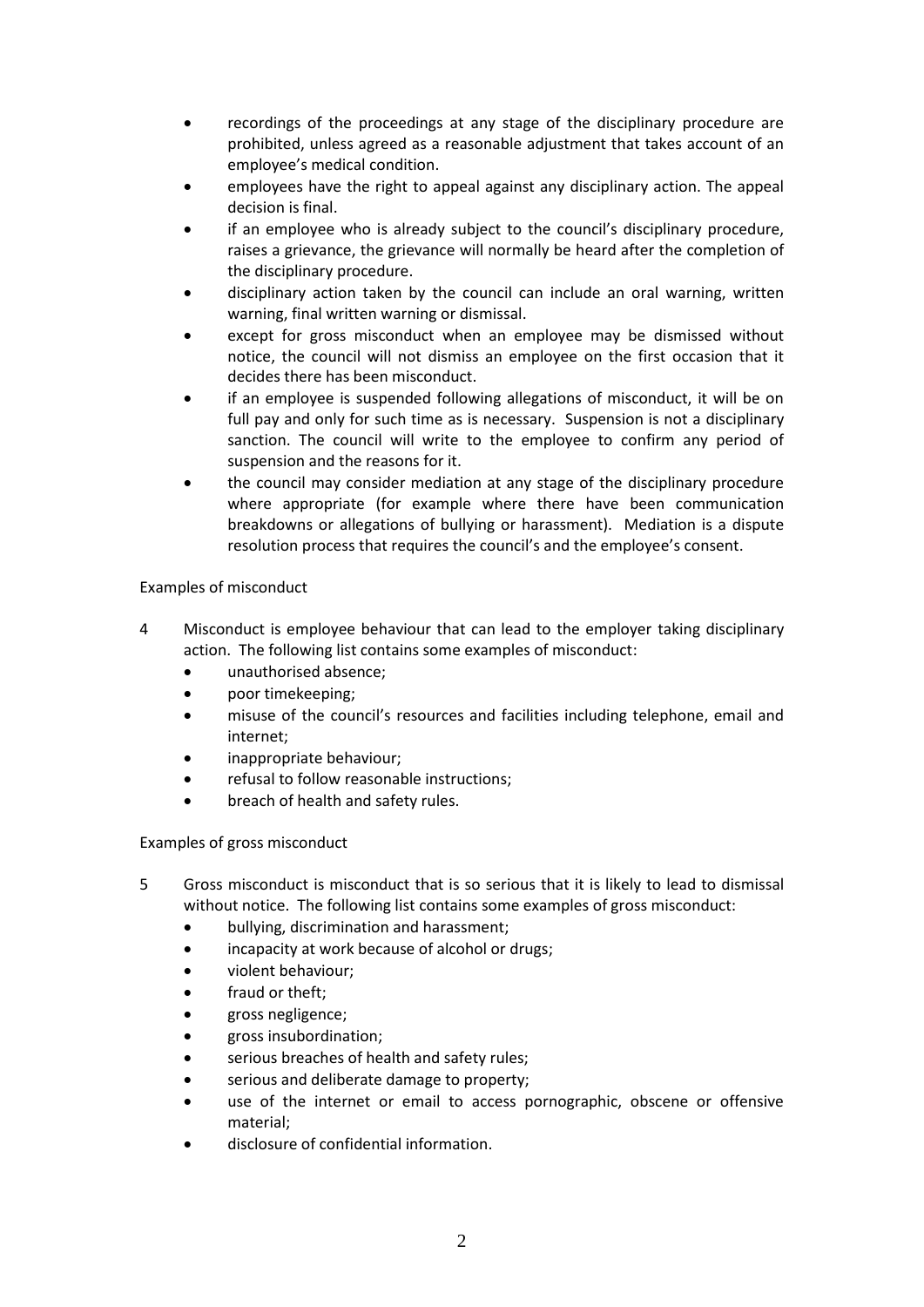Examples of unsatisfactory work performance:

- inadequate application of office procedures;
- inadequate IT skills;
- unsatisfactory management of staff;
- unsatisfactory communication skills.

# Disciplinary investigation

- 6 There will be an investigation of the facts. The council's staffing committee will appoint an investigator who will be responsible for undertaking the disciplinary investigation. The investigator will be independent and will normally be a councillor. If the staffing committee considers that there are no councillors who are independent (for example, because they all have direct involvement in the allegations about the employee), it will appoint someone from outside the council. The investigator will be appointed as soon as possible after the allegations have been made. The investigator will be asked to submit a report within twenty working days of appointment. In cases of alleged unsatisfactory performance or of allegations of minor misconduct, the appointment of an investigator may not be necessary and the council may decide to commence disciplinary proceedings at the next stage (see paragraphs 14 -16).
- 7 The staffing committee will first notify the employee in writing of the alleged misconduct and ask him/her to attend a meeting with the Investigator. The employee will be given at least five working days' notice of the meeting with the investigator so that he/she has reasonable time to prepare for it. The letter will explain the investigatory process and that the meeting is part of that process. The employee should be provided with a copy of the council's disciplinary procedure. The council will also inform the employee that when he/she meets with the Investigator, he/she will have the opportunity to comment on the allegations of misconduct.
- 8 Employees may be accompanied or represented by a trade union representative or a work colleague at any investigatory meeting.
- 9 If there are other persons (eg employees, councillors, members of the public or the council's contractors) who can provide relevant information, the investigator should try to obtain it from them in advance of the meeting with the employee.
- 10 The investigator has no authority to take disciplinary action. His/her role is to establish the facts of the case as quickly as possible and prepare a report that recommends to the staffing committee whether or not disciplinary action should be taken.
- 11 The investigator's report will contain his/her recommendations and the findings on which they were based. He/she will recommend either:
	- the employee has no case to answer and there should no further action under the council's disciplinary procedure;
	- the matter is not serious enough to justify further use of the disciplinary procedure and can be dealt with informally or
	- the employee has a case to answer and there should be action under the council's disciplinary procedure.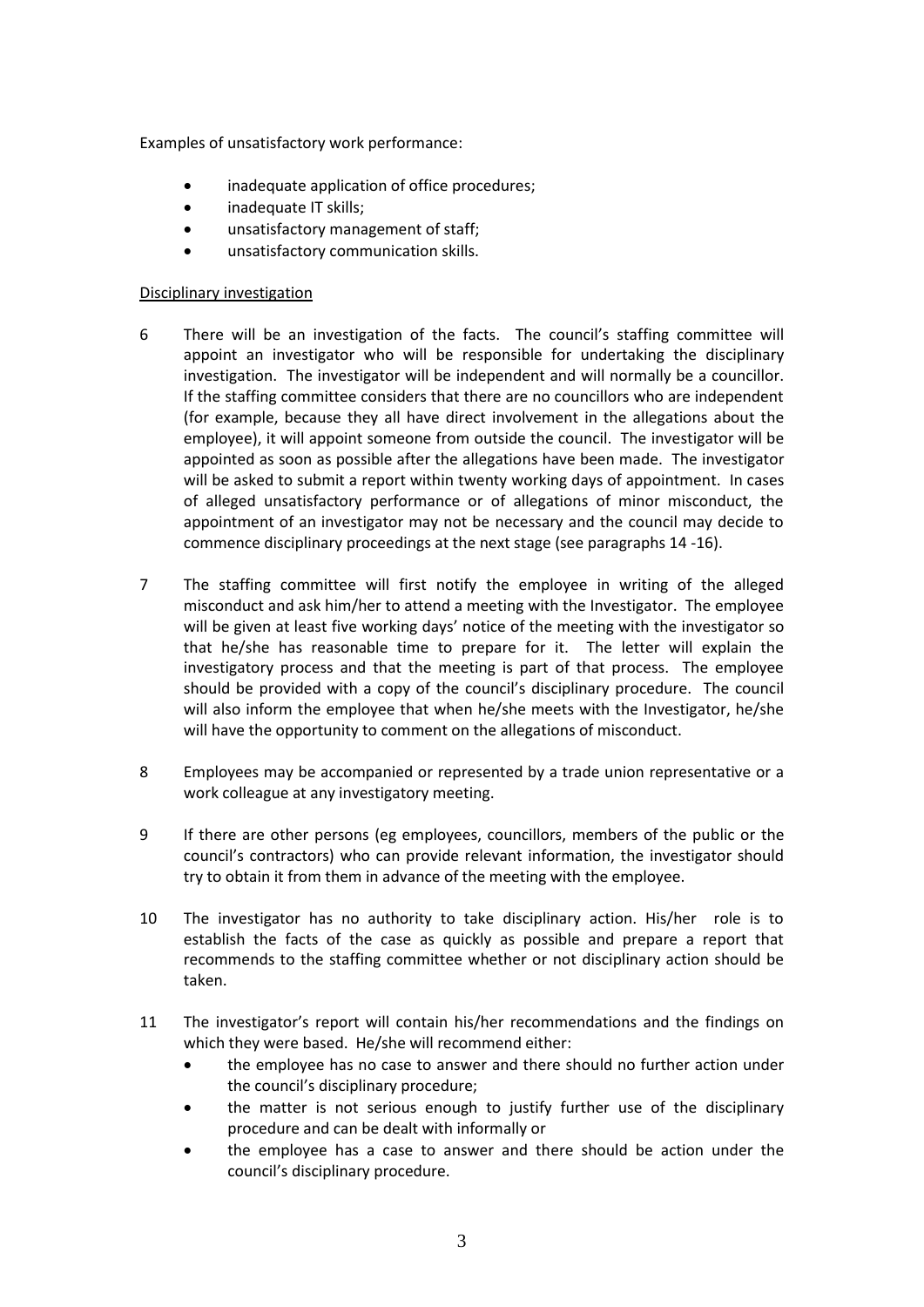- 12 The investigator will submit the report to the staffing committee which will decide whether further action will be taken.
- 13 If the council decides that it will not take disciplinary action, it may consider whether mediation would be appropriate in the circumstances.

## The Disciplinary meeting

- 14 If the staffing committee decides that there is a case to answer, it will appoint a staffing sub-committee of three councillors. The staffing sub-committee will appoint a chairman from one of its members. The investigator shall not sit on the subcommittee. No councillor with direct involvement in the matter shall be appointed to the sub-committee. The employee will be invited, in writing, to attend a disciplinary meeting. The sub–committee's letter will confirm the following:
	- the names of its chairman and other two members;
	- details of the alleged misconduct, its possible consequences and the employee's statutory right to be accompanied at the meeting;
	- a copy of the investigation report, all the supporting evidence and a copy of the council's disciplinary procedure;
	- the time and place for the meeting. The employee will be given reasonable notice of the hearing (at least 15 working days) so that he /she has sufficient time to prepare for it.
	- that witnesses may attend on the employee's and the council's behalf and that both parties should inform each other of their witnesses' names at least five working days before the meeting;
	- that the employee and the council will provide each other with all supporting evidence at least five working days before the meeting. If witnesses are not attending the meeting, witness statements will be submitted to the other side at least five working days before the hearing.
	- that the employee may be accompanied by a companion, either a trade union representative or a work colleague.

The disciplinary meeting will be conducted as follows:

- the chairman will introduce the members of the sub-committee to the employee;
- the investigator will present the findings of the investigation report;
- the chairman will set out the council's case and present supporting evidence (including any witnesses);
- the employee (or the companion) will set out his/her case and present evidence (including any witnesses);
- any member of the sub-committee and the employee (or the companion) may question the investigator and any witness;
- the employee (or the companion) will have the opportunity to sum up his/her case;
- the chairman will provide the employee with the sub-committee's decision with reasons, in writing, within five working days of the meeting. The chairman will also notify the employee of the right to appeal the decision.
- the disciplinary meeting may be adjourned to allow matters that were raised during the meeting to be investigated by the sub-committee.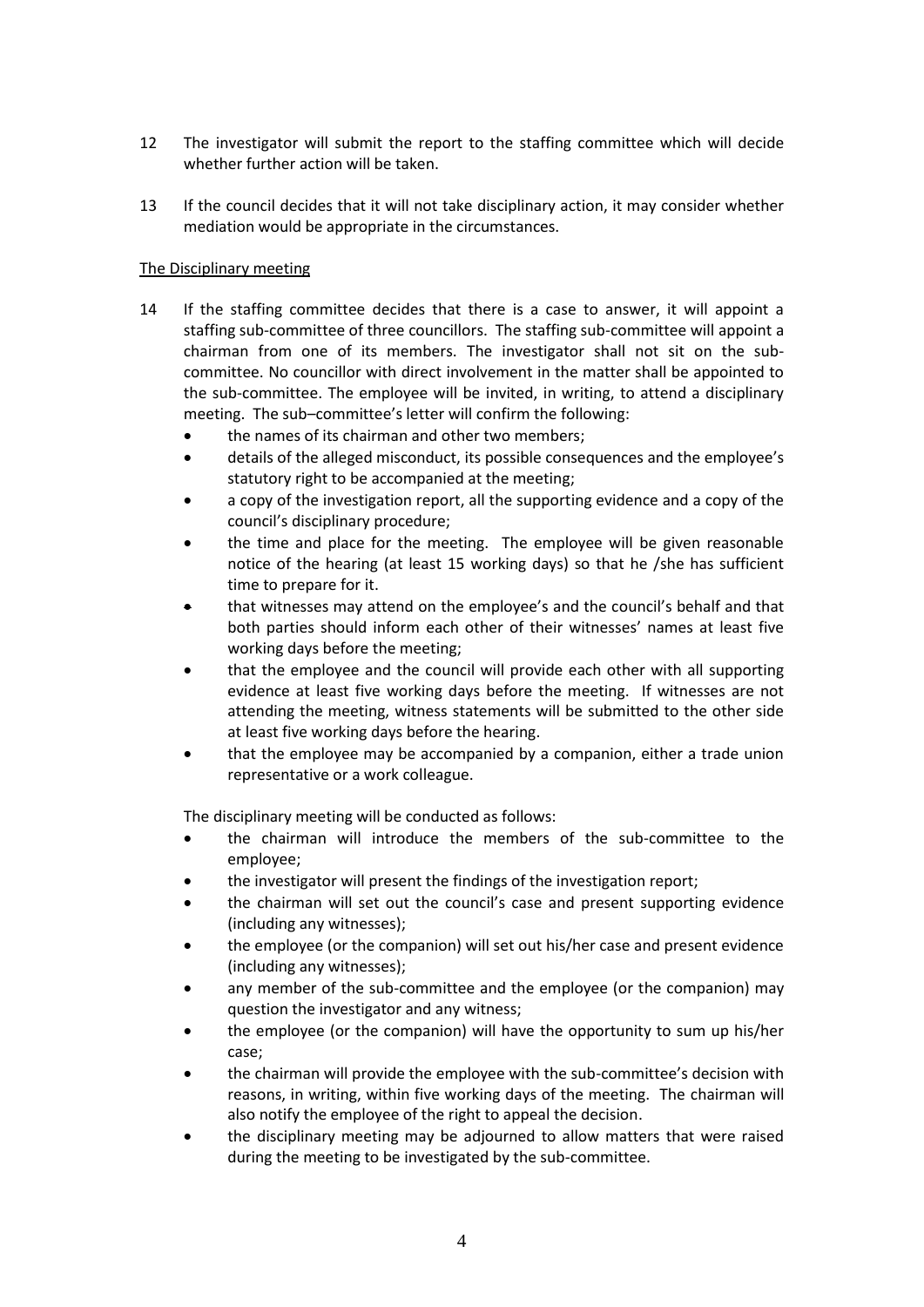### Disciplinary action

15 If the sub-committee decides that there should be disciplinary action, it may be any of the following:

### Oral warning

An oral warning is issued for most first instances of minor misconduct. The council will notify the employee:

- of the reason for the warning, the improvement required (if appropriate) and the time period for improvement;
- that further misconduct/failure to improve will result in more serious disciplinary action;
- of the right to appeal;
- that a note confirming the oral warning will be placed on the employee's personnel file, that a copy will be provided to the employee and that the warning will remain in force for six months.

#### Written warning

If there is a repetition of earlier misconduct which resulted in an oral warning, or for different and more serious misconduct, the employee will normally be given a written warning. A written warning will set out:

- the reason for the written warning, the improvement required (if appropriate) and the time period for improvement;
- that further misconduct/failure to improve will result in more serious disciplinary action;
- the employee's right of appeal;
- that a note confirming the written warning will be placed on the employee's personnel file, that a copy will be provided to the employee and that the warning will remain in force for 12 months.

#### Final written warning

If there is further misconduct during the period of a written warning or if the misconduct is sufficiently serious, the employee will be given a final written warning. A final written warning will set out:

- the reason for the final written warning, the improvement required (if appropriate) and the time period for improvement;
- that further misconduct/failure to improve will result in more serious disciplinary action up to and including dismissal;
- the employee's right of appeal;
- that a note confirming the final written warning will be placed on the employee's personnel file, that a copy will be provided to the employee and that the warning will remain in force for 18 months.

#### Dismissal

The council may dismiss:

for gross misconduct;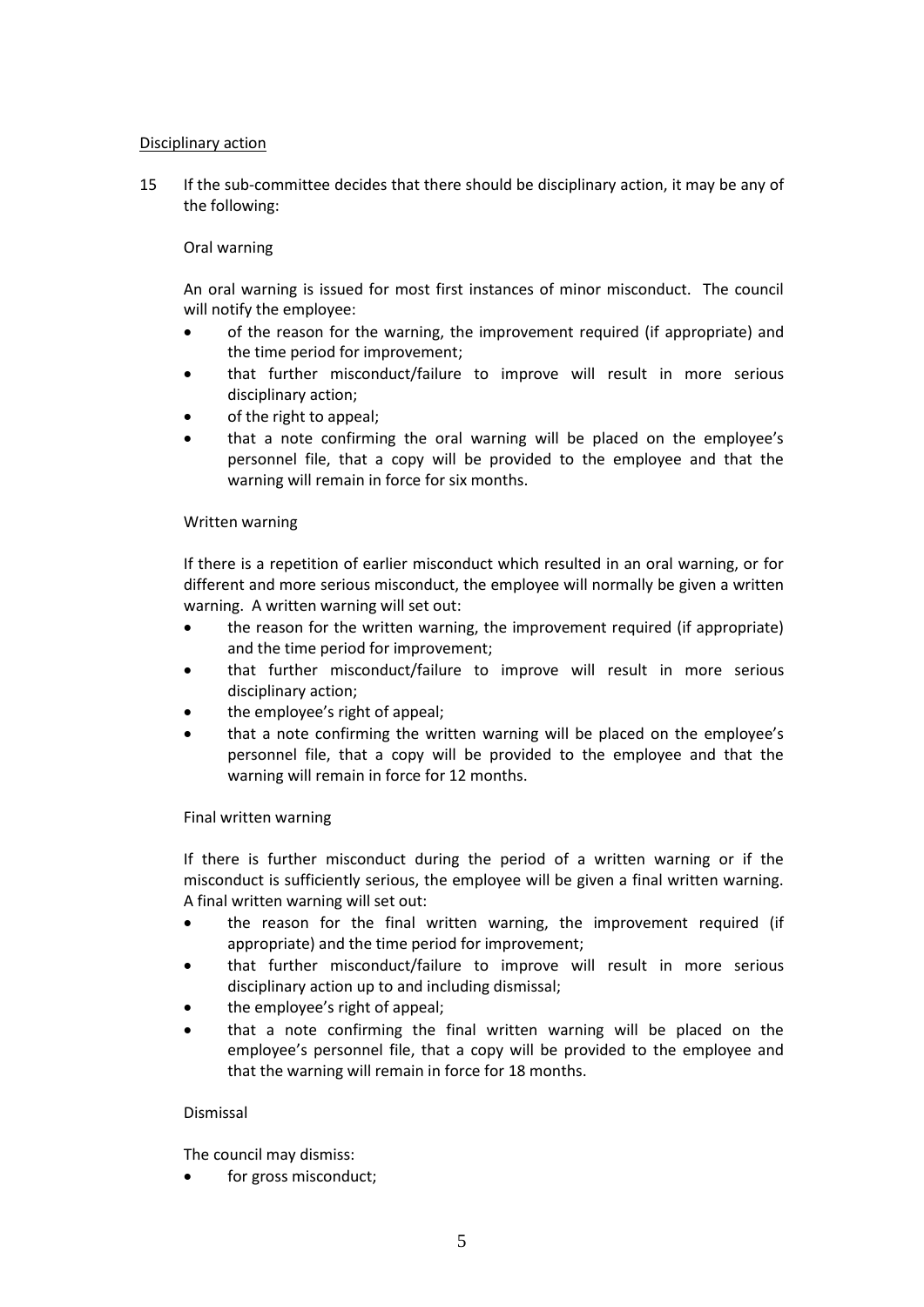- if there is no improvement within the specified time period in the conduct which has been the subject of a final written warning;
- if another instance of misconduct has occurred and a final written warning has already been issued and remains in force.
- 16 The council will consider very carefully a decision to dismiss. If an employee is dismissed, he/she will receive a written statement of the reasons for his/her dismissal, the date on which the employment will end and details of his/her right of appeal.
- 17 If the sub-committee decides to take no disciplinary action, no record of the matter will be retained on the employee's personnel file. Action imposed as a result of the disciplinary meeting will remain in force unless and until it is modified as a result of an appeal.

### The appeal

- 18 An employee who is the subject of disciplinary action will be notified of the right of appeal. His/her written notice of appeal must be received by the council within five working days of the employee receiving written notice of the disciplinary action and must specify the grounds for appeal.
- 19 The grounds for appeal include:
	- a failure by the council to follow its disciplinary policy;
	- the sub-committee's decision was not supported by the evidence;
	- the disciplinary action was too severe in the circumstances of the case;
	- new evidence has come to light since the disciplinary meeting.
- 20 The appeal will be heard by a panel of three members of the staff committee who have not previously been involved in the case. This includes the investigator. There may be insufficient members of the staffing committee who have not previously been involved. If so, the appeal panel will be a committee of three members of the council who may include members of the staff committee. The appeal panel will appoint a chairman from one of its members.
- 21 The employee will be notified, in writing, within 10 working days of receipt of the notice of appeal of the time, date and place of the appeal meeting. The employee will be advised that he/she may be accompanied by a companion, either a trade union representative or a work colleague.
- 22 At the appeal meeting, the chairman will:
	- introduce the panel members to the employee;
	- explain the purpose of the meeting, which is to hear the employee's reasons for appealing against the decision of the staffing sub-committee;
	- explain the action that the appeal panel may take.
- 23 The employee (or his companion) will be asked to explain the grounds for appeal.
- 24 The chairman will inform the employee that he/she will receive the decision and the panel's reasons, in writing, within five working days of the appeal hearing.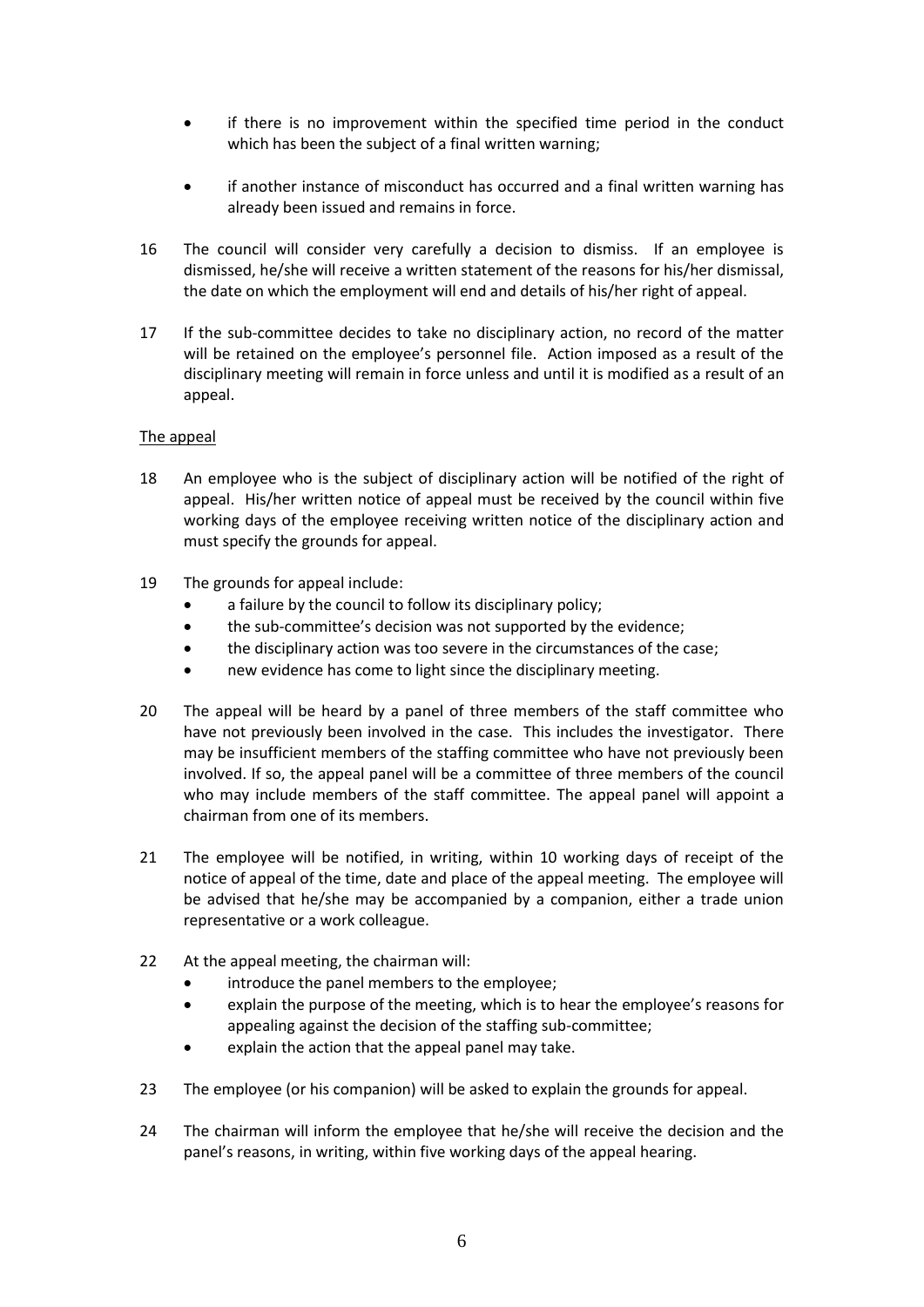- 25 The appeal panel may decide to uphold the decision of the staffing committee, substitute a less serious sanction or decide that no disciplinary action is necessary. If it decides to take no disciplinary action, no record of the matter will be retained on the employee's personnel file.
- 26 If an appeal against dismissal is upheld, the employee will be paid in full for the period from the date of dismissal and continuity of service will be preserved.
- 27 The appeal panel's decision is final.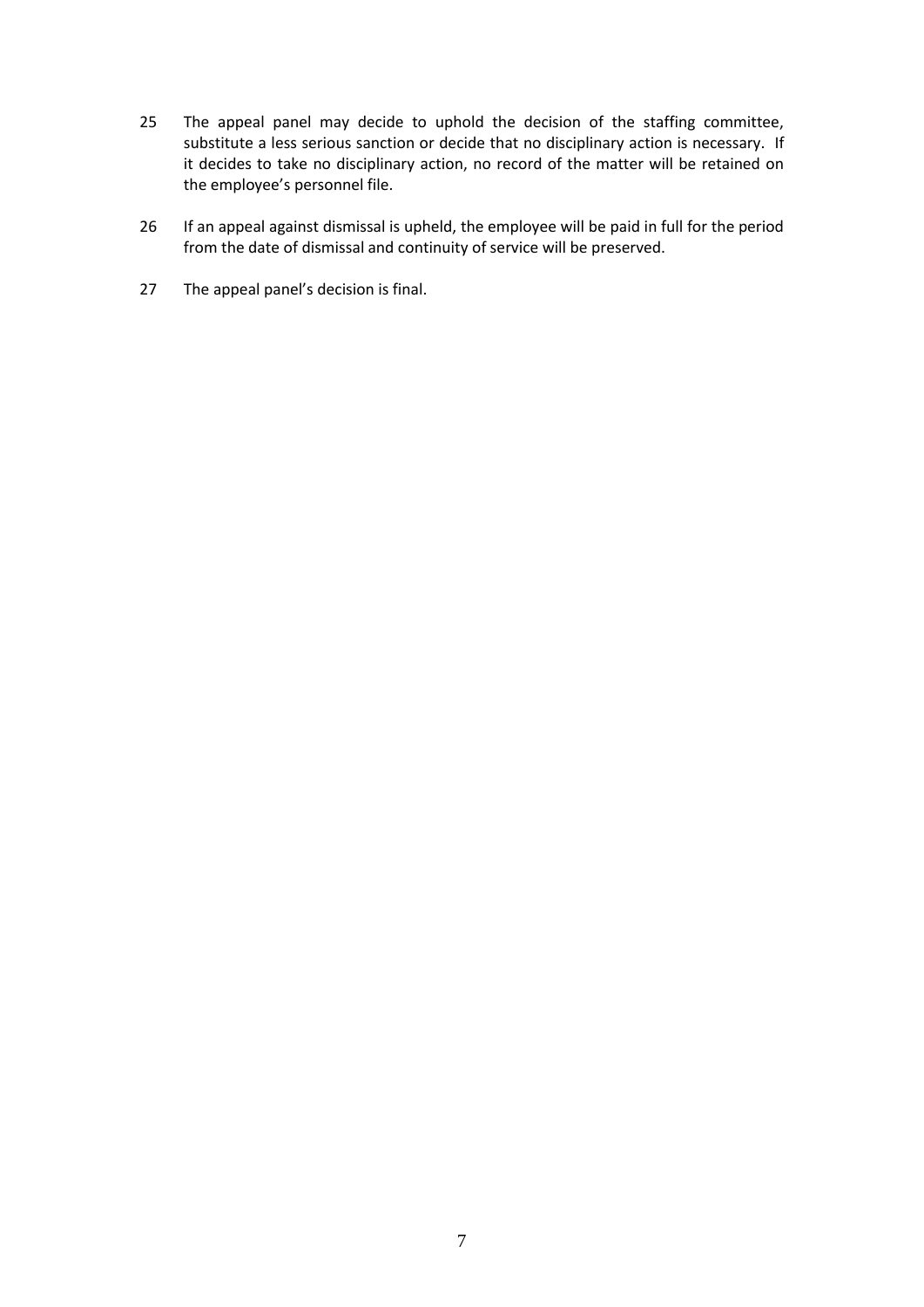### Grievance policy

### Introduction

- 1. This policy is based on and complies with the 2009 ACAS Code of Practice. It aims to encourage and maintain good relationships between the council and its employees by treating grievances seriously and resolving them as quickly as possible. It sets out the arrangements for employees to raise their concerns, problems or complaints about their employment with the council. The policy will be applied fairly, consistently and in accordance with the Equality Act 2010.
- 2. Many problems can be raised and settled during the course of everyday working relationships. Employees should aim to settle most grievances informally with their line manager.
- 3. This policy confirms:
	- employees have the right to be accompanied or represented at a grievance meeting or appeal by a trade union representative or work colleague. The companion will be permitted to address the grievance/appeal meetings, to present the employee's case for his/her grievance/appeal and to confer with the employee. The companion cannot answer questions put to the employee, address the meeting against the employee's wishes or prevent the employee from explaining his/her case.
	- the council will give employees reasonable notice of the date of the grievance/appeal meetings. Employees and their companions must make all reasonable efforts to attend. If the employee's companion is not available for the proposed date of the meeting, the employee can request a postponement and can propose an alternative date that is within five working days of the original meeting date.
	- any changes to specified time limits must be agreed by the employee and the council;
	- an employee has the right to appeal against the decision about his/her grievance. The appeal decision is final.
	- information about an employee's grievance will be restricted to those involved in the grievance process. A record of the reason for the grievance, its outcome and action taken is confidential to the employee. The employee's grievance records will be held by the council in accordance with the Data Protection Act 1998.
	- recordings of the proceedings at any stage of the grievance procedure are prohibited, unless agreed as a reasonable adjustment that takes account of an employee's medical condition;
	- if an employee who is already subject to a disciplinary process raises a grievance, the grievance will normally be heard after completion of the disciplinary procedure;
	- if a grievance is not upheld, no disciplinary action will be taken against an employee if he/she raised the grievance in good faith;
	- the council may consider mediation at any stage of the grievance procedure where appropriate, (for example, where there have been communication breakdowns or allegations of bullying or harassment). Mediation is a dispute resolution process which requires the council's and the employee's consent.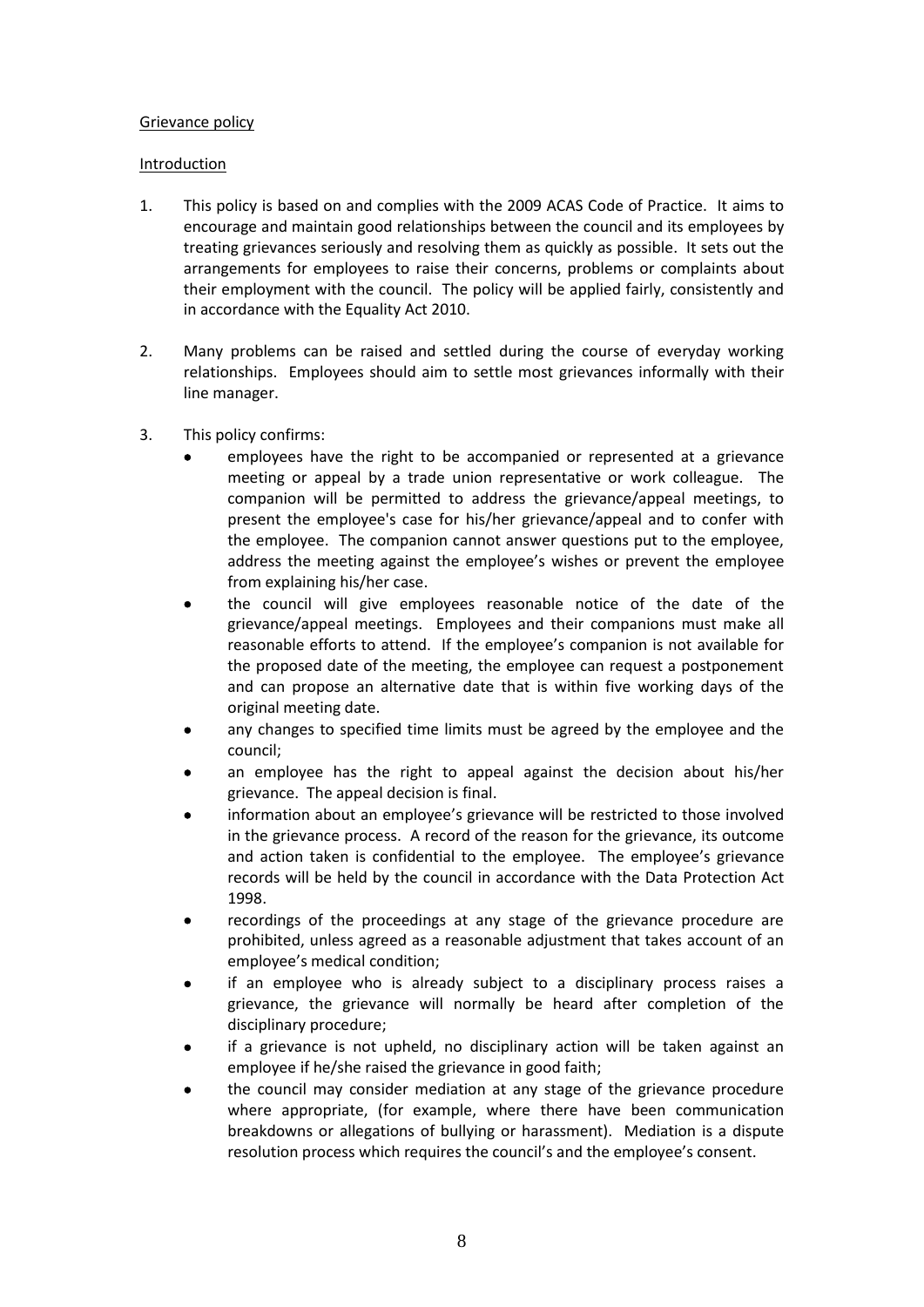#### Informal grievance procedure

4. The council and its employees benefit if grievances are resolved informally and as quickly as possible. As soon as a problem arises, the employee should raise it with his/her manager to see if an informal solution is possible. Both should try to resolve the matter at this stage. If the employee does not want to discuss the grievance with the clerk (for example, because it concerns the clerk), the employee should contact the chairman of the staffing committee or, if appropriate, another member of the staffing committee. If the clerk has a grievance, he/she should contact the chairman of the staffing committee, or, if appropriate, another member of the staffing committee.

### Formal grievance procedure

- 5. If it is not possible to resolve the grievance informally, the employee may submit a formal grievance. It should be submitted in writing to the chairman of the staffing committee.
- 6. The staffing committee will appoint a sub-committee of three members to investigate the grievance. The sub-committee will appoint a chairman from one of its members. No councillor with direct involvement in the matter shall be appointed to the subcommittee.

# Investigation

7. The sub-committee will investigate the matter before the grievance meeting which may include interviewing others (e.g. employees, councillors or members of the public).

### Notification

- 8. Within ten working days of the council receiving the employee's grievance, the employee will be asked, in writing, to attend a grievance meeting. The subcommittee's letter will include the following:
	- the names of its chairman and other members:
	- a summary of the employee's grievance based on his/her written submission;
	- the date, time and place for the meeting. The employee will be given reasonable notice of the meeting which will be within twenty five working days of when the council received the grievance.
	- the employee's right to be accompanied by a trade union representative or work colleague ;
	- a copy of the council's grievance policy;
	- confirmation that, if necessary, witnesses may attend on the employee's behalf and that the employee should provide the names of his/her witnesses at least five working days before the meeting;
	- confirmation that the employee will provide the council with any supporting evidence at least five working days before the meeting.

### The grievance meeting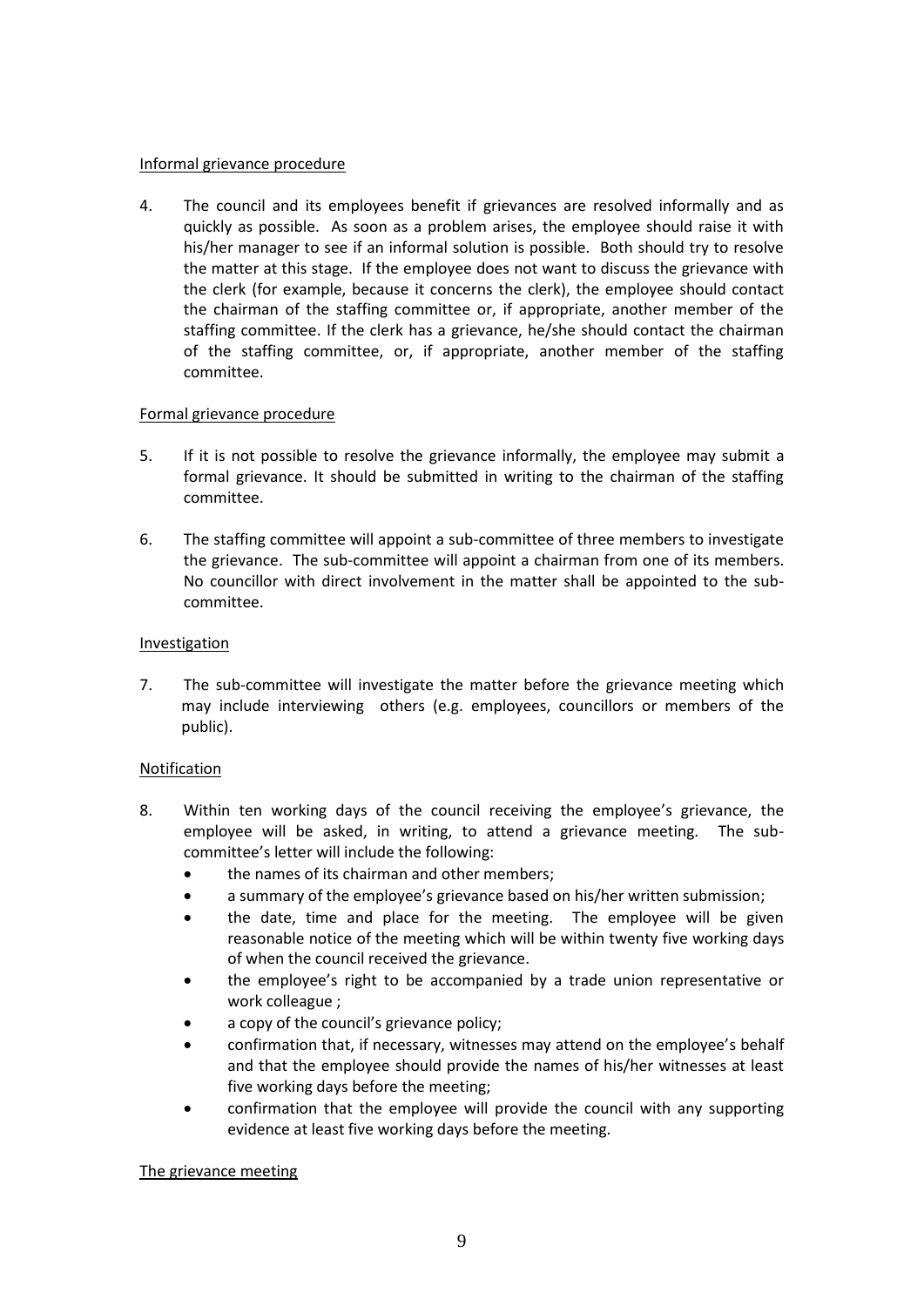- 9. At the grievance meeting:
	- the chairman will introduce the members of the sub-committee to the employee;
	- the employee (or companion) will set out the grievance and present the evidence;
	- the chairman will ask the employee what action does he/she want the council to take;
	- any member of the sub-committee and the employee (or the companion) may question any witness;
	- the employee (or companion) will have the opportunity to sum up the case;
	- the chairman will provide the employee with the sub-committee's decision, in writing, within five working days of the meeting. The letter will notify the employee of the action, if any, that the council will take and of the employee's right to appeal;
	- a grievance meeting may be adjourned to allow matters that were raised during the meeting to be investigated by the sub-committee.

# The appeal

- 10. If an employee decides that his/her grievance has not been satisfactorily resolved by the sub-committee, he/she may submit a written appeal to the staffing committee. An appeal must be received by the council within five working days of the employee receiving the sub-committee's decision and must specify the grounds of appeal.
- 11. Appeals may be raised on a number of grounds, eg:
	- a failure by the council to follow its grievance policy;
	- the decision was not supported by the evidence;
	- the action proposed by the sub-committee was inadequate/inappropriate ;
	- new evidence has come to light since the grievance meeting.
- 12. The appeal will be heard by a panel of three members of the staffing committee who have not previously been involved in the case. There may be insufficient members of the staffing committee who have not previously been involved. If so, the appeal panel will be a committee of three council members who may include members of the staff committee. The appeal panel will appoint a chairman from one of its members.
- 13. The employee will be notified, in writing, within ten working days of receipt of the appeal of the time, date and place of the appeal meeting. The meeting will take place within twenty five working days of the council's receipt of the appeal. The employee will be advised that he/she may be accompanied by a trade union representative or work colleague.
- 14. At the appeal meeting, the chairman will:
	- introduce the panel members to the employee;
	- explain the purpose of the meeting, which is to hear the employee's reasons for appealing against the decision of the staffing sub-committee ;
	- explain the action that the appeal panel may take.
- 15. The employee (or his/her companion) will be asked to explain the grounds of his/her appeal.